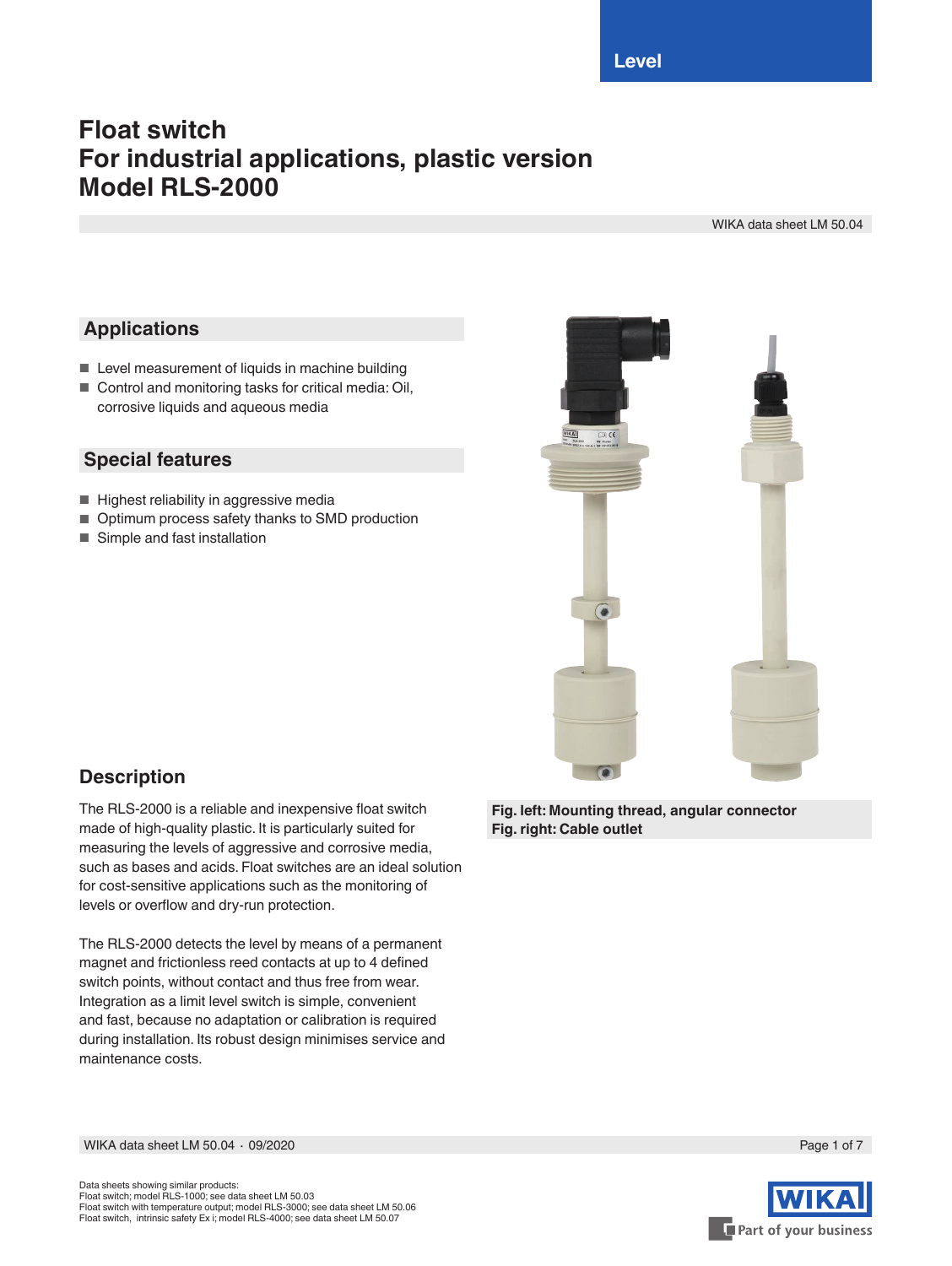### **Specifications**

| Float switch, model RLS-2000          |                                                                                                                                                                                                                                                                                                                                                                                                                                                                                                                                 |                                                                                                                                                                                                                                                                               |                                                                                             |  |  |  |
|---------------------------------------|---------------------------------------------------------------------------------------------------------------------------------------------------------------------------------------------------------------------------------------------------------------------------------------------------------------------------------------------------------------------------------------------------------------------------------------------------------------------------------------------------------------------------------|-------------------------------------------------------------------------------------------------------------------------------------------------------------------------------------------------------------------------------------------------------------------------------|---------------------------------------------------------------------------------------------|--|--|--|
| <b>Measuring principle</b>            | Potential-free switching reed contacts are triggered by a magnet in the float.                                                                                                                                                                                                                                                                                                                                                                                                                                                  |                                                                                                                                                                                                                                                                               |                                                                                             |  |  |  |
| Guide tube length L                   |                                                                                                                                                                                                                                                                                                                                                                                                                                                                                                                                 |                                                                                                                                                                                                                                                                               |                                                                                             |  |  |  |
| PP version                            | 100  1,500 mm [4  59 in]                                                                                                                                                                                                                                                                                                                                                                                                                                                                                                        |                                                                                                                                                                                                                                                                               |                                                                                             |  |  |  |
| <b>PVDF</b> version                   | 120  1,500 mm [4.7  59 in]                                                                                                                                                                                                                                                                                                                                                                                                                                                                                                      |                                                                                                                                                                                                                                                                               |                                                                                             |  |  |  |
| <b>PVC</b> version                    | 70  1,500 mm [2.8  59 in]                                                                                                                                                                                                                                                                                                                                                                                                                                                                                                       |                                                                                                                                                                                                                                                                               |                                                                                             |  |  |  |
|                                       | Other lengths on request                                                                                                                                                                                                                                                                                                                                                                                                                                                                                                        |                                                                                                                                                                                                                                                                               |                                                                                             |  |  |  |
| <b>Output signal</b>                  | Up to 4 switch points, depending on the electrical connection: SP1, SP2, SP3, SP4                                                                                                                                                                                                                                                                                                                                                                                                                                               |                                                                                                                                                                                                                                                                               |                                                                                             |  |  |  |
| <b>Switching function</b>             | Alternatively normally open (NO), normally closed (NC) or change-over (SPDT) contact - on rising level                                                                                                                                                                                                                                                                                                                                                                                                                          |                                                                                                                                                                                                                                                                               |                                                                                             |  |  |  |
| <b>Switch position</b>                | Specified in mm, starting from the upper sealing face (SP1  SP4)                                                                                                                                                                                                                                                                                                                                                                                                                                                                |                                                                                                                                                                                                                                                                               |                                                                                             |  |  |  |
| PP and PVC version                    | At the end of the guide tube $\approx 45$ mm $\approx 1.8$ in] cannot be used for switch positions.                                                                                                                                                                                                                                                                                                                                                                                                                             |                                                                                                                                                                                                                                                                               |                                                                                             |  |  |  |
| <b>PVDF</b> version                   | At the end of the guide tube $\approx 65$ mm $\approx 2.6$ in] cannot be used for switch positions.                                                                                                                                                                                                                                                                                                                                                                                                                             |                                                                                                                                                                                                                                                                               |                                                                                             |  |  |  |
| Distance between switch<br>points $1$ | Minimum distance with 4 switch points:                                                                                                                                                                                                                                                                                                                                                                                                                                                                                          | Minimum distance SP1 to the upper sealing face: 50 mm [2.0 in]<br>Minimum distance between the switch points:<br>50 mm [2.0 in]<br>Minimum distance with 3 switch points:<br>80 mm [3.1 in], either between SP1 and SP2 or SP2 and SP3<br>80 mm [3.1 in], between SP2 and SP3 |                                                                                             |  |  |  |
| Switching power <sup>2)</sup>         | Floats with outer diameter $\varnothing$ D = 44 mm [1.7 in], 55 mm [2.2 in]<br>Normally open, normally closed: AC 230 V; 100 VA; 1 A; 50  60 Hz<br>DC 230 V; 50 W; 0,5 A<br>AC 230 V; 40 VA; 1 A; 50  60 Hz<br>Change-over contact:<br>DC 230 V; 20 W; 0,5 A<br>Floats with outer diameter $\varnothing$ D = 18 mm [0.7 in], 25 mm [1.0 in]<br>Normally open, normally closed: AC 100 V; 10 VA; 0.5 A; 50  60 Hz<br>DC 100 V; 10 W; 0.5 A<br>AC 100 V; 5 VA; 0.25 A; 50  60 Hz<br>Change-over contact:<br>DC 100 V; 5 W; 0.25 A |                                                                                                                                                                                                                                                                               |                                                                                             |  |  |  |
|                                       |                                                                                                                                                                                                                                                                                                                                                                                                                                                                                                                                 |                                                                                                                                                                                                                                                                               |                                                                                             |  |  |  |
| <b>Accuracy</b>                       | ±3 mm switch point accuracy incl. hysteresis, non-repeatability                                                                                                                                                                                                                                                                                                                                                                                                                                                                 |                                                                                                                                                                                                                                                                               |                                                                                             |  |  |  |
| <b>Mounting position</b>              | Vertical $\pm 30^\circ$                                                                                                                                                                                                                                                                                                                                                                                                                                                                                                         |                                                                                                                                                                                                                                                                               |                                                                                             |  |  |  |
| <b>Process connection</b>             | <b>G</b> 1/ <sub>2</sub> , installation from outside $3$<br><b>G</b> 1 $\frac{1}{2}$ , installation from outside <sup>5)</sup><br>G $\frac{3}{8}$ , installation from inside $\frac{6}{8}$<br>٠<br><b>G</b> $\frac{3}{4}$ , installation from outside $\frac{3}{4}$<br>G 2, installation from outside<br>G $\frac{1}{2}$ , installation from inside $\frac{6}{2}$<br>■<br><b>G</b> 1, installation from outside <sup>4)</sup>                                                                                                   |                                                                                                                                                                                                                                                                               |                                                                                             |  |  |  |
| <b>Material</b>                       |                                                                                                                                                                                                                                                                                                                                                                                                                                                                                                                                 |                                                                                                                                                                                                                                                                               |                                                                                             |  |  |  |
| Wetted                                | Process connection, guide tube                                                                                                                                                                                                                                                                                                                                                                                                                                                                                                  | PP, PVC or PVDF                                                                                                                                                                                                                                                               |                                                                                             |  |  |  |
|                                       | Float                                                                                                                                                                                                                                                                                                                                                                                                                                                                                                                           | See table on page 3                                                                                                                                                                                                                                                           |                                                                                             |  |  |  |
| Non-wetted                            | Case                                                                                                                                                                                                                                                                                                                                                                                                                                                                                                                            | PP, PVDF (option)                                                                                                                                                                                                                                                             |                                                                                             |  |  |  |
|                                       | Electrical connection                                                                                                                                                                                                                                                                                                                                                                                                                                                                                                           | See table on page 3                                                                                                                                                                                                                                                           |                                                                                             |  |  |  |
| <b>Permissible temperatures</b>       |                                                                                                                                                                                                                                                                                                                                                                                                                                                                                                                                 |                                                                                                                                                                                                                                                                               |                                                                                             |  |  |  |
| Medium                                | PP version                                                                                                                                                                                                                                                                                                                                                                                                                                                                                                                      |                                                                                                                                                                                                                                                                               | $-10+80$ °C [14  176 °F]                                                                    |  |  |  |
|                                       | <b>PVDF</b> version                                                                                                                                                                                                                                                                                                                                                                                                                                                                                                             |                                                                                                                                                                                                                                                                               | $-10+80 °C$ [14  176 °F] <sup>7)</sup><br>Option: -30  +120 °C [-22  +248 °F] <sup>7)</sup> |  |  |  |
|                                       | <b>PVC</b> version                                                                                                                                                                                                                                                                                                                                                                                                                                                                                                              |                                                                                                                                                                                                                                                                               | $-10+60$ °C [14  140 °F]                                                                    |  |  |  |
| Ambient                               | PP version                                                                                                                                                                                                                                                                                                                                                                                                                                                                                                                      |                                                                                                                                                                                                                                                                               | $-10+80$ °C [14  176 °F]                                                                    |  |  |  |
|                                       | <b>PVDF</b> version                                                                                                                                                                                                                                                                                                                                                                                                                                                                                                             |                                                                                                                                                                                                                                                                               | $-30+80$ °C [ $-22+176$ °F]                                                                 |  |  |  |
|                                       | <b>PVC</b> version                                                                                                                                                                                                                                                                                                                                                                                                                                                                                                              |                                                                                                                                                                                                                                                                               | $-10+60$ °C [14  140 °F]                                                                    |  |  |  |
| Storage                               | PP version                                                                                                                                                                                                                                                                                                                                                                                                                                                                                                                      |                                                                                                                                                                                                                                                                               | $-10+80 °C$ [14  176 °F]                                                                    |  |  |  |
|                                       | <b>PVDF</b> version                                                                                                                                                                                                                                                                                                                                                                                                                                                                                                             |                                                                                                                                                                                                                                                                               | $-30+80$ °C [ $-22+176$ °F]                                                                 |  |  |  |
|                                       | <b>PVC</b> version                                                                                                                                                                                                                                                                                                                                                                                                                                                                                                              |                                                                                                                                                                                                                                                                               | $-10+60 °C$ [14  140 °F]                                                                    |  |  |  |

1) Smaller minimum distances on request<br>2) Higher switching power ratings on request<br>3) Only with float outer diameter Ø D = 18 mm [0.7 in]<br>4) Only with float outer diameter Ø D ≤ 25 mm [1.0 in]<br>5) Only with float outer d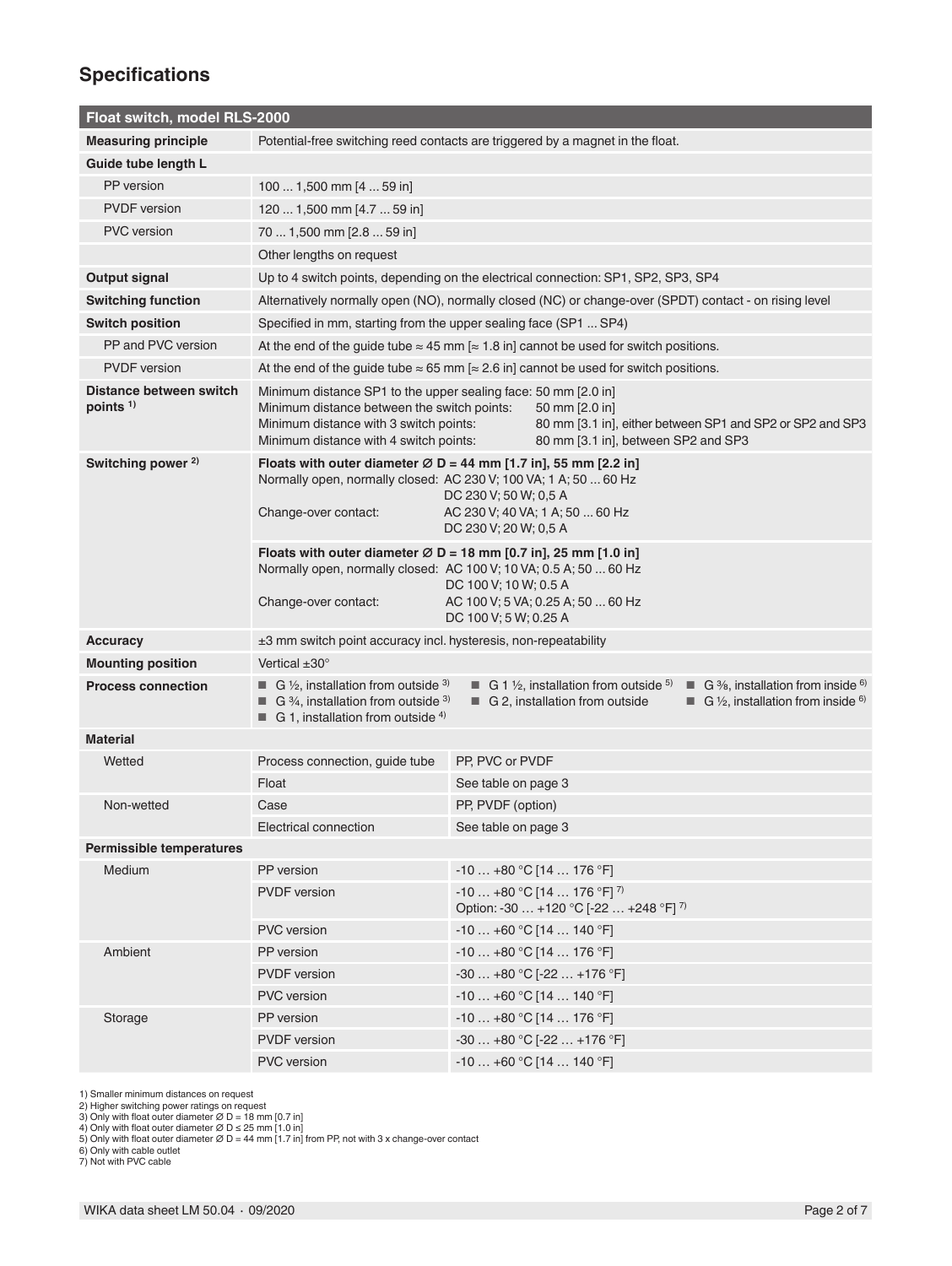| Electrical connections <sup>1)</sup>                                                                                                                         | <b>Max. switch point</b><br>definition              | <b>Ingress protection</b><br>per IEC/EN 60529 <sup>2)</sup> | <b>Protection</b><br>class | <b>Material</b>                                                       | <b>Cable length</b>                                         |  |
|--------------------------------------------------------------------------------------------------------------------------------------------------------------|-----------------------------------------------------|-------------------------------------------------------------|----------------------------|-----------------------------------------------------------------------|-------------------------------------------------------------|--|
| <b>Angular connector</b><br>DIN EN 175301-803 A                                                                                                              | $\blacksquare$ 2 NO/NC<br>1 SPDT                    | <b>IP65</b>                                                 | Ш                          | PA                                                                    |                                                             |  |
| Circular connector M12 x 1<br>$(4-pin)$                                                                                                                      | $\Box$ 3 NO/NC<br>$\blacksquare$ 1 NO/NC + 1 SPDT   | <b>IP65</b>                                                 | $\mathsf{II}$              | TPU, brass                                                            |                                                             |  |
| Cable outlet                                                                                                                                                 | $\blacksquare$ 4 NO/NC<br>$\blacksquare$ 4 SPDT     | IP <sub>67</sub>                                            | Ш                          | <b>PVC</b>                                                            | $\blacksquare$ 2 m [6.5 ft]<br>$\blacksquare$ 5 m [16.4 ft] |  |
| Cable outlet                                                                                                                                                 | $\blacksquare$ 4 NO/NC<br>$\equiv 2$ NO/NC + 1 SPDT | IP67                                                        | Ш                          | Silicone                                                              | other lengths<br>on request                                 |  |
| <b>Connection housing</b><br>Dimensions: 80 x 82 x 55 mm<br>$[3.1 \times 3.2 \times 2.2]$ in<br>For cable diameter: 5  10 mm<br>$[0.2 \dots 0.4 \text{ in}]$ | $\blacksquare$ 4 NO/NC<br>■ 4 SPDT                  | <b>IP66</b>                                                 | $\mathsf{II}$              | Polycarbonate,<br>glands from<br>polyamide, brass,<br>stainless steel | $\overline{\phantom{a}}$                                    |  |

1) Versions with protective conductor on request 2) The stated ingress protection (per IEC/EN 60529) only applies when plugged in using mating connectors that have the appropriate ingress protection.

| <b>Float</b> | <b>Form</b>                       | <b>Outer diameter</b><br>ØD | <b>Height H</b> | <b>Operating</b><br>pressure     | <b>Medium</b><br>temperature       | <b>Density</b>                                                | <b>Material</b>     |
|--------------|-----------------------------------|-----------------------------|-----------------|----------------------------------|------------------------------------|---------------------------------------------------------------|---------------------|
|              | Cylinder $1$ )<br>$2)$ 3) 5)      | 44 mm [1.7 in]              | 44 mm [1.7 in]  | $\leq$ 3 bar<br>$[≤ 43.5$ psi]   | ≤ 80 °C<br>$\leq 176$ °F]          | $\geq$ 500 kg/m <sup>3</sup><br>$[31.2 \text{ lbs/ft}^3]$     | <b>PP</b>           |
| <b>I</b>     | Cylinder <sup>2)</sup><br>$3)$ 4) | 55 mm [2.2 in]              | 55 mm [2.2 in]  | $\leq$ 3 bar<br>$\leq 43.5$ psi] | ≤ 80 °C<br>$\leq 176$ °F]          | $\geq$ 500 kg/m <sup>3</sup><br>$[31.2$ lbs/ft <sup>3</sup> ] | <b>PP</b>           |
| ØD           | Cylinder <sup>2)</sup><br>3) 4)   | 55 mm [2.2 in]              | 65 mm [2.6 in]  | $\leq$ 3 bar<br>$\leq 43.5$ psi  | ≤ 120 °C<br>$\leq$ 248 °F]         | $\geq$ 800 kg/m <sup>3</sup><br>$[49.9$ lbs/ft <sup>3</sup> ] | <b>PVDF</b>         |
|              | Cylinder <sup>2)</sup><br>4(5)    | 25 mm [1.0 in]              | 23 mm [0.9 in]  | $\leq$ 4 bar<br>$[≤ 58$ psi]     | $-25+80 °C$<br>$[-13+176 °F]$      | $\geq$ 700 kg/m <sup>3</sup><br>$[43.7$ lbs/ft <sup>3</sup> ] | <b>PP</b>           |
|              | Cylinder <sup>2)</sup><br>4(5)    | 25 mm [1.0 in]              | 23 mm [0.9 in]  | $\leq$ 4 bar<br>$\leq 58$ psi]   | "-25 $+80$ °C<br>$[-13+176 °F]$    | $\geq$ 750 kg/m <sup>3</sup><br>$[46.8 \text{ lbs/ft}^3]$     | PA6.6               |
|              | Cylinder <sup>2)</sup><br>4(5)    | 25 mm [1.0 in]              | 17 mm [0.7in]   | $\leq 16$ bar<br>$\leq$ 232 psi] | $-3080 °C$<br>$[-22 \dots 176 °F]$ | $\geq$ 750 kg/m <sup>3</sup><br>$[46.8 \text{ lbs/ft}^3]$     | Buna/<br><b>NBR</b> |
|              | Cylinder<br>4) 5)                 | 18 mm [0.7 in]              | 32 mm [1.3 in]  | $\leq 16$ bar<br>$\leq$ 232 psi] | $-3080 °C$<br>$[-22 \dots 176 °F]$ | $\geq$ 750 kg/m <sup>3</sup><br>$[46.8$ lbs/ft <sup>3</sup> ] | Buna/<br><b>NBR</b> |

1) Permissible guide tube length L ≤ 500 mm [19.68 in]<br>2) Not possible with G 1/2 installation from outside and G 3/4 installation from outside<br>3) Not possible with G 1 installation from outside<br>4) Not possible with G 1 1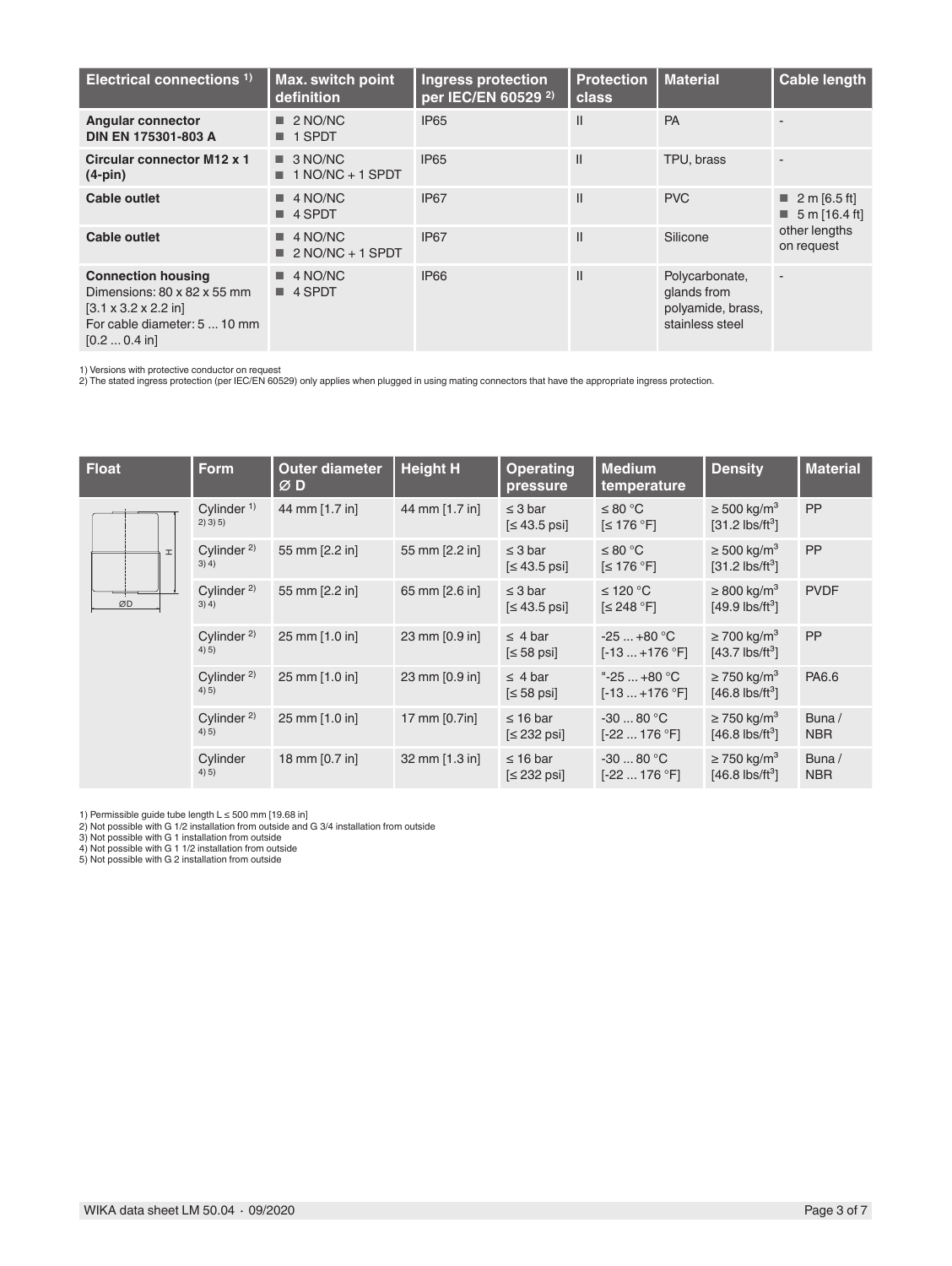#### **Connection diagram**

| Angular connector DIN EN 175301-803 A |                                       |                                   |  |  |  |  |
|---------------------------------------|---------------------------------------|-----------------------------------|--|--|--|--|
|                                       | Normally open/normally closed (NO/NC) | <b>Change-over contact (SPDT)</b> |  |  |  |  |
|                                       | 2 switch points                       | 1 switch point                    |  |  |  |  |
| ക                                     | SP <sub>1</sub><br>SP <sub>2</sub>    | SP <sub>1</sub>                   |  |  |  |  |
| $\circ$<br>∕ ئا),<br>ٹ                |                                       | ℸ                                 |  |  |  |  |
|                                       |                                       |                                   |  |  |  |  |

### **Circular connector M12 x 1 (4-pin)**

| Normally open/normally closed (NO/NC)                 | <b>Change-over contact (SPDT)</b> |
|-------------------------------------------------------|-----------------------------------|
| 2 switch points                                       | 1 switch point                    |
| SP <sub>1</sub><br>SP <sub>2</sub>                    | SP <sub>1</sub>                   |
| $3 \cdot$                                             | ו בדי                             |
|                                                       | $2 -$                             |
|                                                       | З                                 |
| 3 switch points                                       |                                   |
| SP <sub>1</sub><br>SP <sub>2</sub><br>SP <sub>3</sub> |                                   |
|                                                       |                                   |
| 3                                                     |                                   |
|                                                       |                                   |

| <b>Cable outlet</b> |                                       |                 |                 |                 |                                    |                                   |                                  |                            |
|---------------------|---------------------------------------|-----------------|-----------------|-----------------|------------------------------------|-----------------------------------|----------------------------------|----------------------------|
|                     | Normally open/normally closed (NO/NC) |                 |                 |                 |                                    | <b>Change-over contact (SPDT)</b> |                                  |                            |
|                     | 4 switch points                       |                 |                 |                 | 4 switch points                    |                                   |                                  |                            |
|                     | SP <sub>1</sub>                       | SP <sub>2</sub> | SP <sub>3</sub> | SP <sub>4</sub> | SP <sub>1</sub>                    | SP <sub>2</sub>                   | SP <sub>3</sub>                  | SP <sub>4</sub>            |
|                     | WH ·<br><b>BN</b>                     | GN              | GY<br>PK ·      | BU<br>RD        | $WH - L$<br><b>BN</b><br><b>GN</b> | $YE$ $\neg$<br>$GY$ —<br>PK       | $BU -$<br><b>RD</b><br><b>BK</b> | <b>GYPK</b><br><b>RDBL</b> |
|                     |                                       |                 |                 |                 |                                    |                                   |                                  |                            |

|                 | <b>Connection housing</b>             |                 |                 |                 |                 |                                   |                 |                 |
|-----------------|---------------------------------------|-----------------|-----------------|-----------------|-----------------|-----------------------------------|-----------------|-----------------|
|                 | Normally open/normally closed (NO/NC) |                 |                 |                 |                 | <b>Change-over contact (SPDT)</b> |                 |                 |
| 4 switch points |                                       |                 |                 |                 | 4 switch points |                                   |                 |                 |
| SP <sub>1</sub> | SP <sub>2</sub>                       | SP <sub>3</sub> | SP <sub>4</sub> | SP <sub>1</sub> |                 | SP <sub>2</sub>                   | SP <sub>3</sub> | SP <sub>4</sub> |
| W <sub>1</sub>  | $W4 -$                                | $W7 -$          | $W10 -$         |                 | $W1 - T$        | $W4 - \Box$                       | $W^7 - D$       | $W10 - 1$       |
| W <sub>2</sub>  | W5                                    | $W8 -$          | W11             | W <sub>2</sub>  |                 | W <sub>5</sub>                    | $W8 -$          | W11             |
|                 |                                       |                 |                 | W <sub>3</sub>  |                 |                                   |                 |                 |
|                 |                                       |                 |                 |                 |                 | W <sub>6</sub>                    | W <sub>9</sub>  | W12             |
|                 |                                       |                 |                 |                 |                 |                                   |                 |                 |
| Legend          |                                       |                 |                 |                 |                 |                                   |                 |                 |
| SP1 - SP4       | Switch points                         | GY              | Grey            | BK              | <b>Black</b>    |                                   |                 |                 |
| WH              | White                                 | <b>PK</b>       | Pink            | VT              | Violet          |                                   |                 |                 |
| <b>BN</b>       | <b>Brown</b>                          | <b>BU</b>       | <b>Blue</b>     | <b>GYPK</b>     | Grey/Pink       |                                   |                 |                 |
| GN              | Green                                 | RD              | Red             | <b>RDBU</b>     | Red/Blue        |                                   |                 |                 |

YE Yellow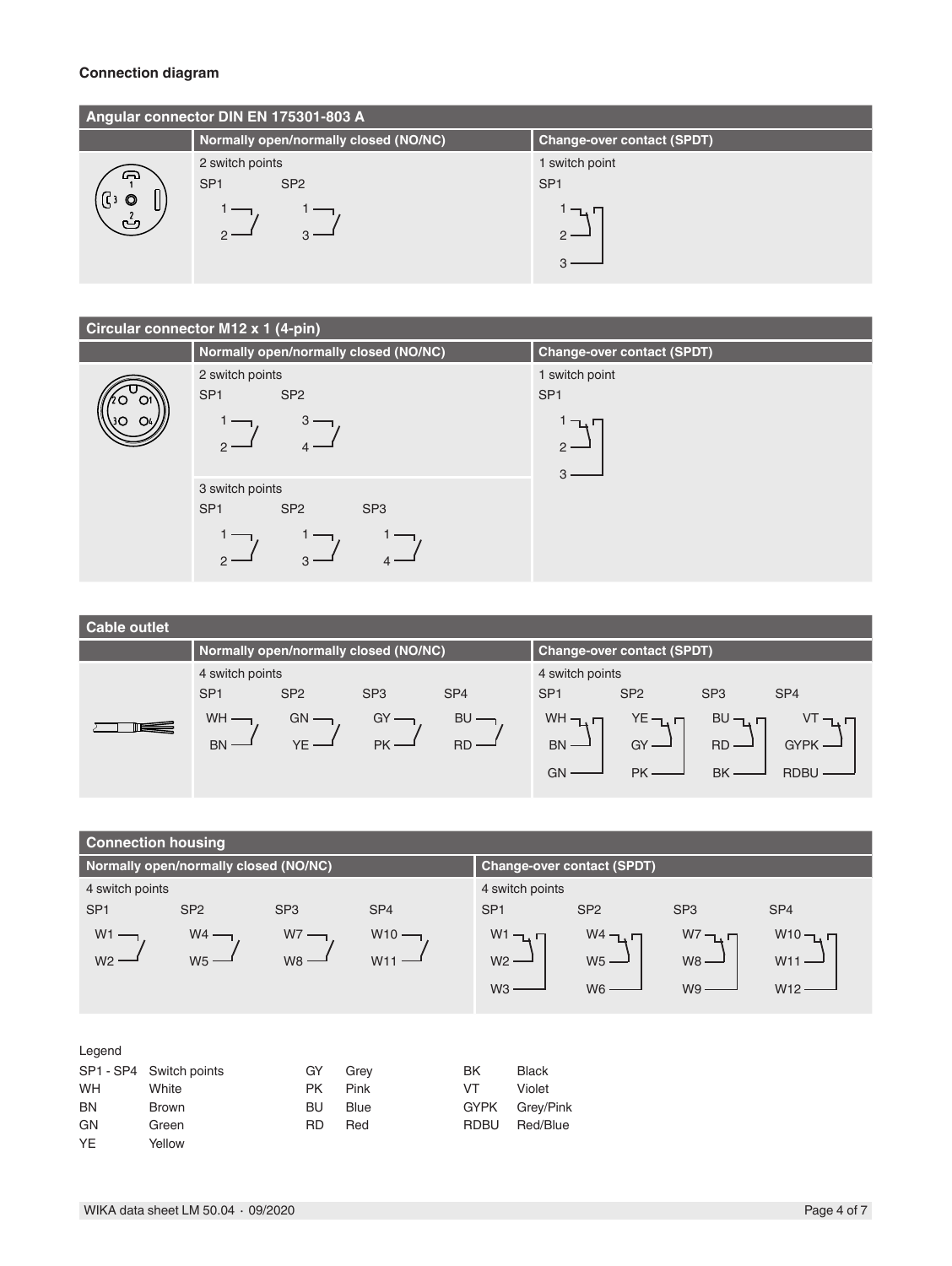## **Dimensions in mm [in]**

### With angular connector form A With M12 x 1 circular connector With cable outlet



With connection housing



#### Legend

- L Guide tube length
- T1 Dead band (from sealing edge)
- T2 Dead band (pipe end)



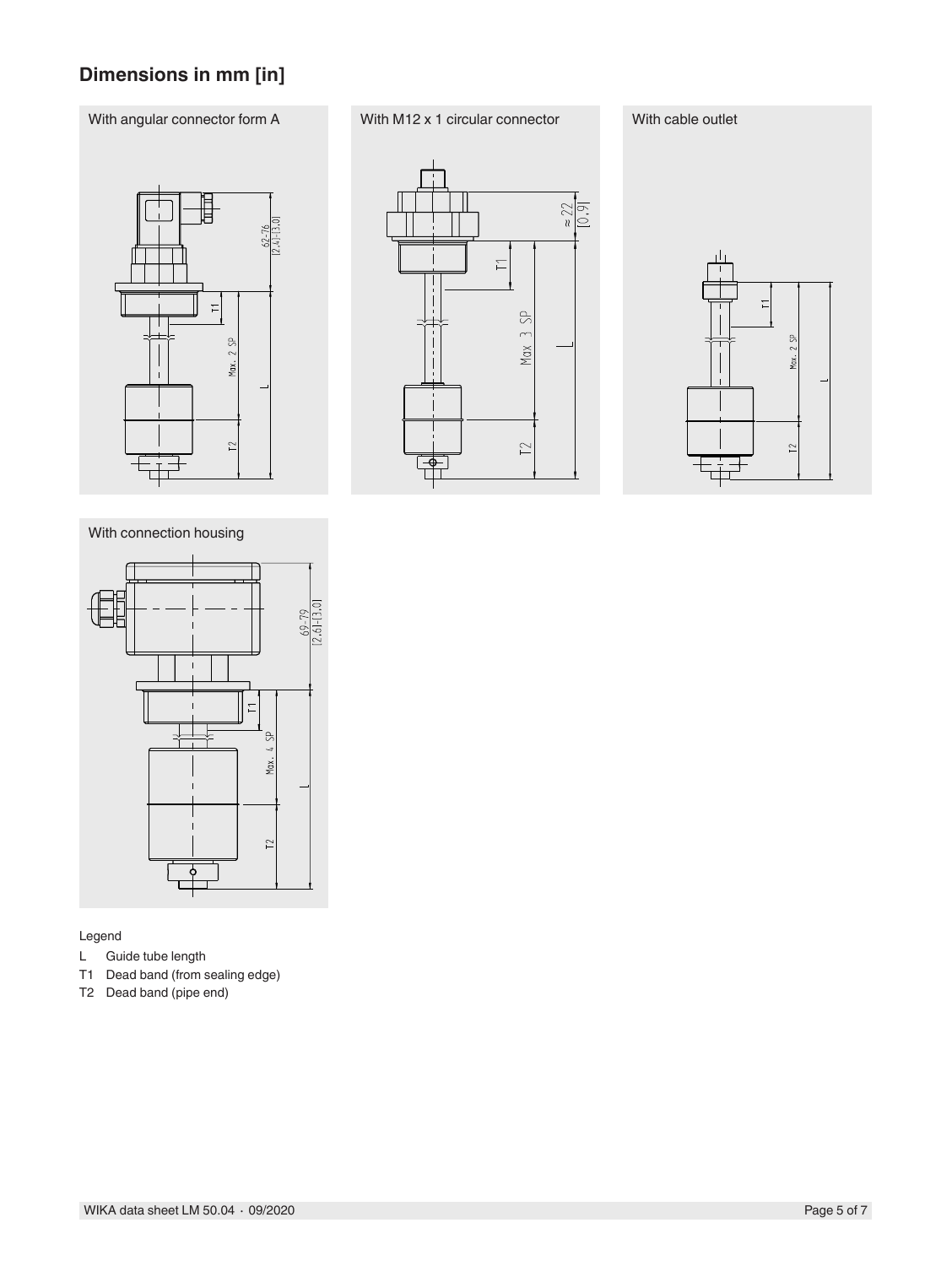### **Dead band T1 float switch in mm [in] (from sealing edge)**

| <b>Process connection</b>              | Dead band in mm          |                                 |                       |                       |                       |                       |
|----------------------------------------|--------------------------|---------------------------------|-----------------------|-----------------------|-----------------------|-----------------------|
| <b>Outer diameter float</b><br>ØD      | $Ø$ 18 mm<br>[0.7 in]    | $\varnothing$ 25 mm<br>[1.0 in] | $Ø$ 25 mm<br>[1.0 in] | $Ø$ 44 mm<br>[1.7 in] | $Ø$ 55 mm<br>[2.2 in] | $Ø$ 55 mm<br>[2.2 in] |
| <b>Float height H</b>                  | $H_32$ mm<br>[1.3 in]    | <b>H</b> 17 mm<br>[0.7 in]      | H 23 mm<br>[0.9 in]   | $H52$ mm<br>[2.0 in]  | H 55 mm<br>[2.2 in]   | H 65 mm<br>[2.6 in]   |
| $G \frac{1}{2}$ (from outside)         | 35 mm [1.4 in]           |                                 |                       |                       |                       |                       |
| G 3/4 (from outside)                   | 35 mm [1.4 in]           | $\blacksquare$                  | ۰.                    |                       |                       |                       |
| G 1 (from outside)                     | 35 mm [1.4 in]           | 25 mm [1.0 in]                  | 35 mm [1.4 in]        |                       |                       |                       |
| $G_1 \nrightthreetimes$ (from outside) |                          |                                 |                       | 45 mm [1.8 in]        | $\blacksquare$        |                       |
| G 2 (from outside)                     | $\overline{\phantom{a}}$ |                                 |                       |                       | 55 mm [2.2 in]        | 65 mm [2.6 in]        |
| $G \frac{3}{8} B$ (from inside)        | 20 mm [0.8 in]           | 20 mm [0.8 in]                  | 25 mm [1.0 in]        | 50 mm [2.0 in]        | 55 mm [2.2 in]        | 60 mm [2.4 in]        |
| $G \nleq B$ (from inside)              | 20 mm [0.8 in]           | 20 mm [0.8 in]                  | 25 mm [1.0 in]        | 50 mm [2.0 in]        | 55 mm [2.2 in]        | 60 mm [2.4 in]        |

### **Dead band T2 in mm [in] (pipe end)**

| Dead band in mm      |                     |                     |                |                     |                     |                                |
|----------------------|---------------------|---------------------|----------------|---------------------|---------------------|--------------------------------|
| Outer diameter float | $\varnothing$ 18 mm | $\varnothing$ 25 mm | l ∅ 25 mm      | $\varnothing$ 44 mm | $\varnothing$ 55 mm | $\overline{\varnothing}$ 55 mm |
| ∣ØD                  | [0.7 in]            | $\vert$ [1.0 in]    | [1.0 in]       | [1.7 in]            | [2.2 in]            | [2.2 in]                       |
| Float height H       | $H32$ mm            | H 17 mm             | l H 23 mm      | l H 52 mm           | l H 55 mm           | <b>H</b> 65 mm                 |
|                      | $\vert$ [1.3 in]    | [0.7 in]            | [0.9 in]       | $\vert$ [2.0 in]    | [2.2 in]            | [2.6 in]                       |
| T <sub>2</sub>       | 30 mm [1.2 in]      | 30 mm [1.2 in]      | 25 mm [1.0 in] | 40 mm [1.6 in]      | 45 mm [1.8 in]      | 55 mm [2.2 in]                 |